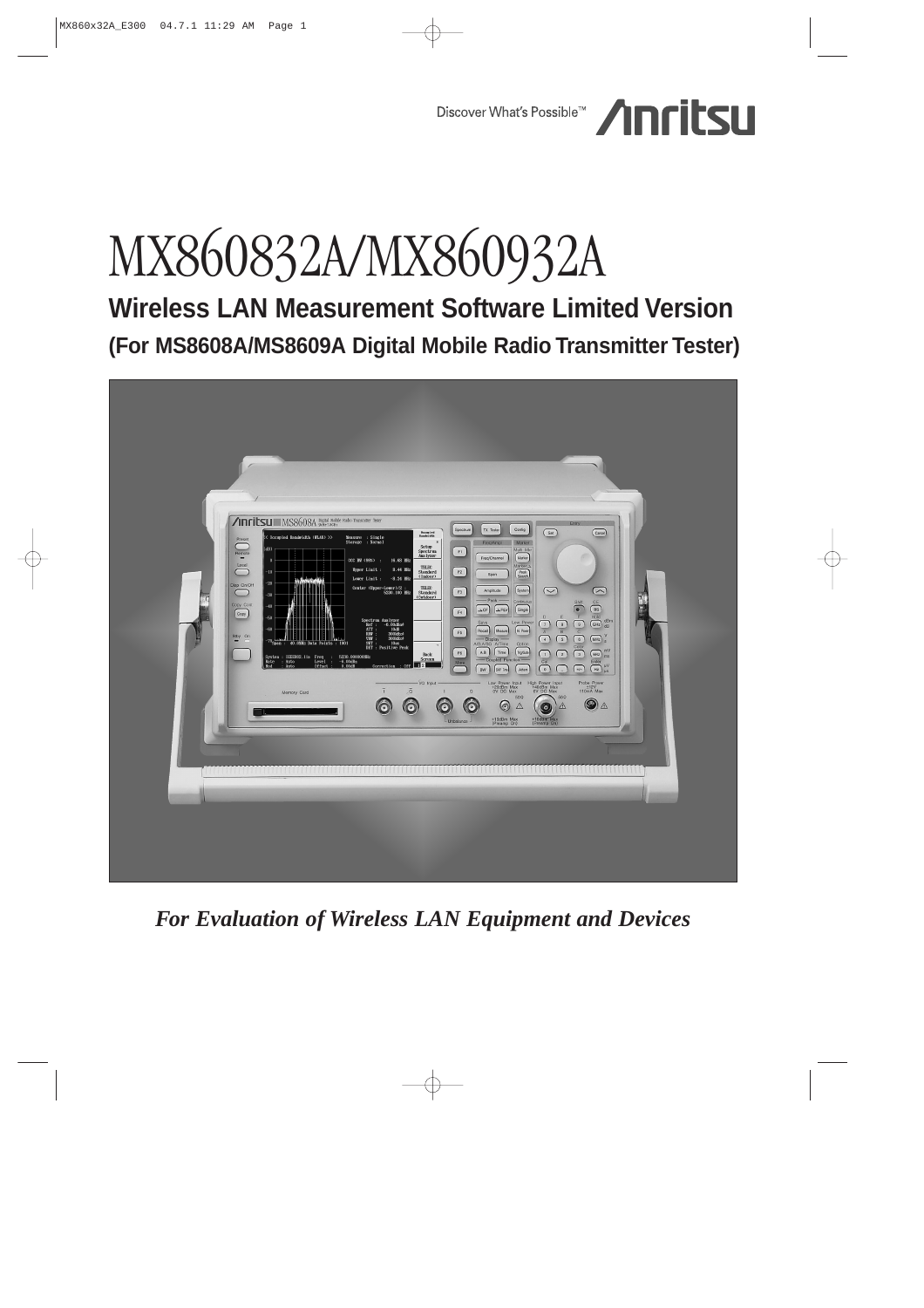*For evaluation of Wireless LAN equipment and Devices Compatible with IEEE802.11a/b/g, HiperLAN2, HiSWANa* 

# **– From Development and Production to Construction and Maintenance –**

The MS860832A/MS860932A Wireless LAN Measurement Software limited version is application software used by the MS8608A/MS8609A Digital Mobile Radio Transmitter Tester. A transmission system conforming to the wireless LAN standards can be evaluated by installing this wireless LAN measurement software into the spectrum analyzer.

# **Features**

- **•** Conforms to the IEEE802.11a, IEEE802.11b, IEEE802.11g (ERP-OFDM, DSSS-OFDM, ERP-DSSS/CCK), HiSWANa and HiperLAN2 standards.
- **•** Analyzes OFDM signals those realize high-speed data transfer at 54 Mbps.
- **•** Integrates a high-performance DSP, enabling high-speed and high-accuracy measurement using the fast A/D sampling (at 64 MHz). Modulation accuracy measurement can be completed in 1 sec or less.
- **•** Capable of measuring harmonics up to 5-time waves of the 5-GHz band wireless LAN (IEEE802.11a, HiSWANa, HiperLAN2) in use of MS2687B.
- **•** One-touch operation of tests on transmission characteristics, including modulation analysis and spurious.
- **•** Provides a batch measurement function which automatically measures items that were individually measured before, and displays judgement results for the specified reference value.

# **Measurement items**

Modulation analysis: [IEEE802.11a, IEEE802.11g (ERP-OFDM, DSSS-OFDM), HiSWANa, HiperLAN2] Frequency (Carrier frequency, Carrier frequency error) Modulation Characteristic (EVM-RMS, EVM-Peak, Phase error-RMS)

OFDM-spectrum (Carrier leak, Spectrum flatness)

[IEEE802.11b, IEEE802.11g (ERP-DSSS/CCK)] Frequency (Carrier frequency, Carrier frequency error) Modulation Characteristic (EVM-RMS, EVM-Peak, Phase error-RMS, Amplitude error-RMS, Origin offset)

### Power:

Average power, Maximum Power, Carrier off power, Burst on/off ratio, Burst rising/falling time Occupied bandwidth, Spreading bandwidth Adjacent channel power Spectrum mask Spurious, Out-band leakage power Macro function (Batch processing)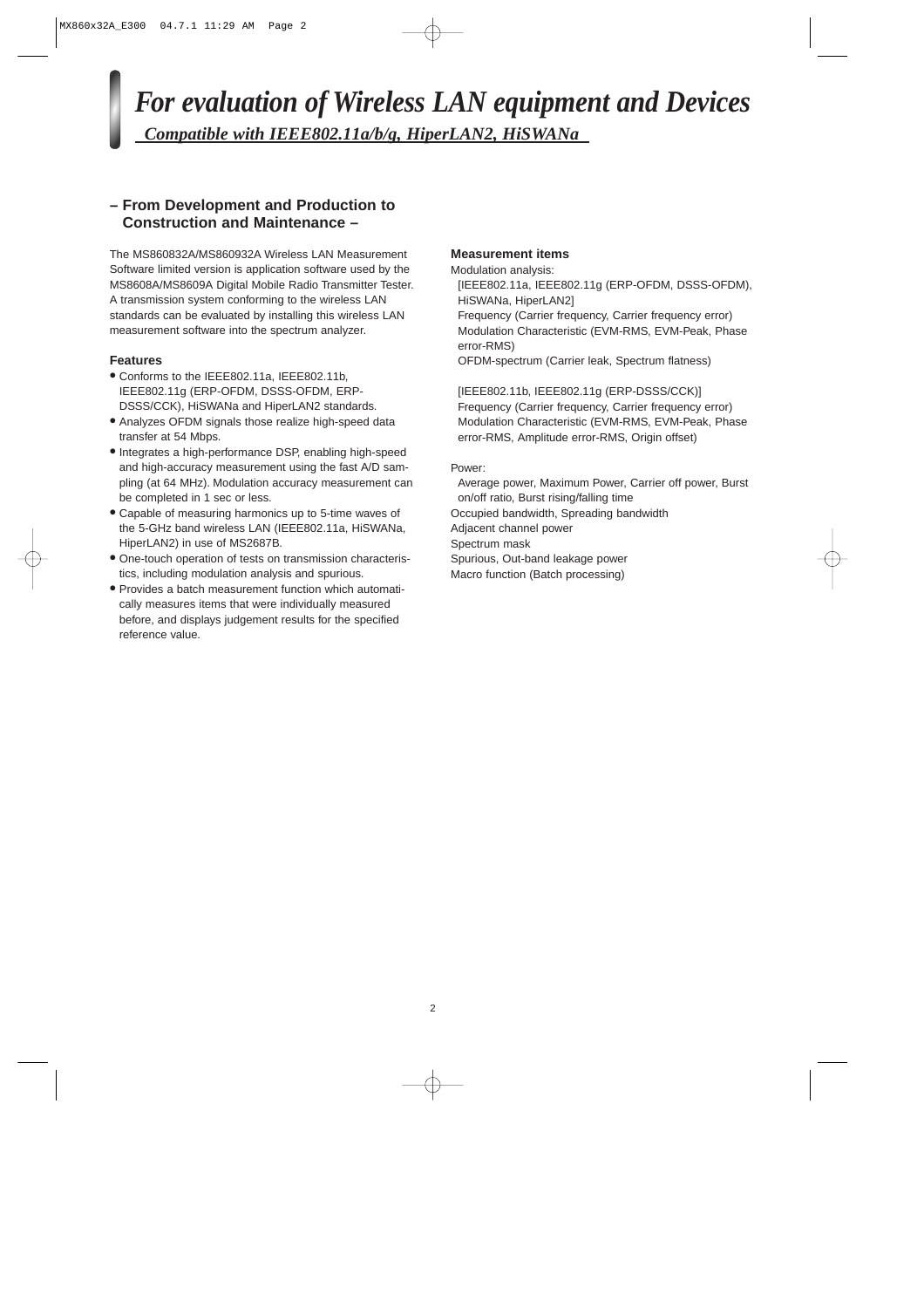# **Setup Common Parameter**

This screen is used to set common parameters such as signaling system, input level, frequency, data rate, and target system before starting analysis. Setting these parameters simplifies measurement operations.



### **Modulation Analysis**

Displays numeric results, including the frequency, execution value and maximum value of the modulation accuracy (EVM) and the execution value of the phase error.

| K< Modulation Analysis (WLAN) >> |                      | Measure<br>: Single               | <b>Nodulation</b><br><b>Analysis</b> |
|----------------------------------|----------------------|-----------------------------------|--------------------------------------|
|                                  |                      | Normal<br><b>Storage</b><br>÷     | ÷                                    |
|                                  |                      | : No Trace<br><b>Trace</b>        |                                      |
|                                  |                      |                                   | Trace                                |
| Frequency                        |                      |                                   | Format                               |
| Carrier Frequency                | ۰.                   | 5 230.000 005 7 MHz               | ×                                    |
| Carrier Frequency Error          |                      | 5.7 Hz<br>$0.001$ ppn             |                                      |
|                                  |                      |                                   |                                      |
| Modulation                       |                      |                                   | <b>Storage</b>                       |
| <b>EVM (RMS)</b>                 | :                    | $-37.65$ dB<br>1.31~%             | Mode                                 |
| EVM (Peak)                       | $\ddot{\phantom{a}}$ | 5.54 %                            | ×                                    |
| <b>Phase Error (RMS)</b>         |                      | $0.75$ deg.                       |                                      |
|                                  |                      |                                   | Signal                               |
| Spectrum                         |                      |                                   | Setup                                |
| Carrier Leak                     |                      | $-31.10$ dB                       |                                      |
| Flatness (Outside)<br>Max.       |                      | $0.18$ dB<br>(Subcarrier:<br>26)  |                                      |
| Hin.:                            |                      | $-0.22$ dB<br>(Subcarrier: -26)   | Flatness                             |
| (Inside)<br>Max.:                |                      | $0.12$ dB<br>(Subcarrier:<br>16)  | <b>Measurement</b>                   |
| Hin. :                           |                      | $-0.13$ dB<br>$(Subcarrier: -16)$ | On Off                               |
|                                  |                      |                                   |                                      |
|                                  |                      |                                   |                                      |
|                                  |                      |                                   | Adjust                               |
|                                  |                      |                                   | Range                                |
|                                  |                      |                                   |                                      |
|                                  |                      |                                   |                                      |
|                                  |                      |                                   |                                      |
| System : IEEE802.11a<br>Freq     | ÷                    | 5230.000000HHz                    | Back                                 |
| Rate<br>: Auto<br>Level          |                      | $-6.00dBn$                        | Screen                               |
| Offset<br>Mod<br>Auto            |                      | : Off<br>0.00dB<br>Correction     | 12                                   |

#### **Occupied Bandwidth**

Displays the occupied bandwidth, which includes 99% of the total emission power, in graph and numeric data forms. Also, the IEEE802.11b/11g displays the numeric data of spreading bandwidth, which includes 90% of the total emission power.



### **Adjacent Channel Power**

Displays the power to second adjacent channel in widerange graph and numeric data forms. It is also possible to display the power for each channel separately.

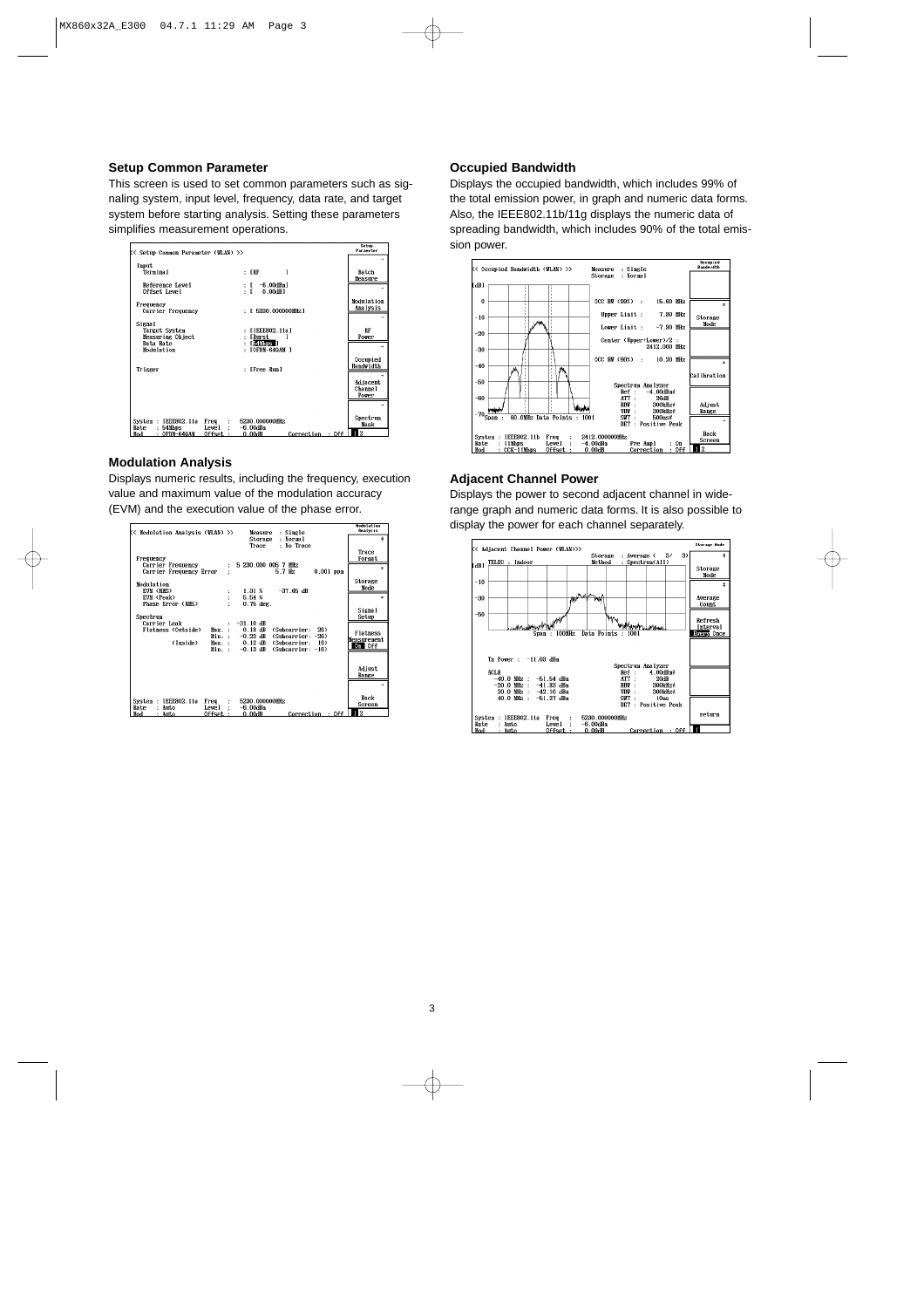#### **Spectrum Mask**

Executes pass/fail judgement using the standard line corresponding to each wireless LAN system. The level difference of the measured value or the measured level value is also displayed with its frequency.



# **Spurious**

Displays the measured results for the spurious, including frequency, level, judgement result (PASS/FAIL), specifications, RBW and VBW in three sweep modes, on three separate screens.

Measured results are automatically judged and the PASS/ FAIL is displayed by presetting the Limit.



# **Macro Function (Batch Processing)**

By presetting the judgement values, each item listed below is batch measured and judged automatically. Measured results are displayed on four separate screens.

Frequency accuracy, EVM-RMS, EVM-Peak, Phase error-RMS, Amplitude error-RMS, Origin offset, Carrier leak, Spectrum flatness (at burst signal), TX-power, Carrier off power (at burst signal), On/Off ratio (at burst signal), Burst signal rising/falling time (at burst signal), Occupied bandwidth, Adjacent channel power, Spectrum mask,

Spurious (Two tables can be chosen)

| K< Batch Measure (WLAN) >>                                                                                                                                                                                         |                                                                                                                                                                                                                                                                                    | <b>Batch</b><br><b>Heasure</b>                     |
|--------------------------------------------------------------------------------------------------------------------------------------------------------------------------------------------------------------------|------------------------------------------------------------------------------------------------------------------------------------------------------------------------------------------------------------------------------------------------------------------------------------|----------------------------------------------------|
| Modulation Analysis<br>Mutual tour and your<br>Frequency Error<br>EVM(RMS)<br>Phase Error<br>Creak<br>Carrier Leak<br>Flatness (Outside)<br>: -0.<br>1999<br>Carrier Leak<br>Phates (Outside)<br>: -0.<br>(Inside) | $:$ PASS<br>$-125.9$ Hz $(200000.0$ Hz)<br>$-37.96$ dB<br>$-16.00$ dB)<br>$\epsilon$<br>$4.53 \text{ X}$ $(- \text{---} \text{X})$<br>$0.70$ deg. $(179.86$ deg.)<br>$-30.44$ dB $(-15.00$ dB<br>: $-0.04$ dB $-0.13$ dB ( $-4.00$ , 2.00)<br>$0.04$ dB $-0.04$ dB $(-2.00, 2.00)$ | Measure<br>Start<br>Setup<br>Measure<br>Table      |
| <b>RF Power</b><br>TX Power<br>Carrier Off Power :<br>On/Off Ratio :<br>Occupied Bandwidth : PASS<br>Occupied Bandwidth(99%) :                                                                                     | $:$ PASS<br>$(-15.00, -8.00)$<br>-12.26 dBn<br>55.87 nV<br>(-------- 邮码)<br>30.27 dB<br>16.64 MHz (18.00 MHz)                                                                                                                                                                      | Ś.<br>View<br>Select<br>Page 1<br>×<br>Calibration |
| Adjacent Channel Power<br>40MHz(Lower & Upper)<br>Spectrum Mask<br>Total Judgement : PASS<br>System: IEEE802.11a Freq : 5230.000000MHz<br>Rate<br>: Auto                                                           | $:$ PASS<br>20MHz(Lower & Upper) : -35.14 dB -35.25 dB ( -25.00 dB)<br>$: -44.37$ dB $-44.51$ dB $(-40.00$ dB)<br>$:$ PASS<br>$Level: -6.00dBn$                                                                                                                                    | Adjust<br>Range<br>Back<br>Screen<br>  <b>11</b> 2 |

| K< Batch Measure (WLAN) >>                                                                                                                                                                                                                                                                       | <b>Batch</b><br>Heasure               |
|--------------------------------------------------------------------------------------------------------------------------------------------------------------------------------------------------------------------------------------------------------------------------------------------------|---------------------------------------|
| Spurious Emission 1 : PASS<br>(5G Data Comm. Spurious                                                                                                                                                                                                                                            | Measure<br>Start.<br>→                |
| 3 236.984 340 MHz :<br>,W/M)<br>$f = 1$<br>$0.000$ $W/H$<br>2.50<br>$f 2 =$<br>5 091 928 840 MHz :<br>$0.000,$ $W/M$<br>15.0<br>rW/M)<br>$3 = 5281.593860$ MHz :<br>f<br>$0.000$ $W/M$<br>15.0<br>- ボ/ボ)<br>f<br>$4 = 7744.154240$ MHz :<br>$0.000 - W/M$<br>$0.200$ $\frac{1}{2}$ $\frac{1}{2}$ | Setup<br>Measure<br>Table             |
| $f 5 = 11757.926500$ MHz :<br>$0.000,$ $\sqrt{M}$<br>$0.000 \,$ M/M)<br>$0.000$ , $\frac{W}{M}$<br>f<br>$6 = 14.841.154.500 MHz$ :<br>$0.000$ $\frac{1}{2}$ (M/M)<br>$7 =$<br>16 244.813 840 MHz :<br>$0.000$ $W/M$ )<br>0.000, W/M<br>MHz:<br>-------- 或/M<br>------- w//ii)<br>f<br>8          | \$<br>View<br><b>Select</b><br>Page 2 |
| ------------------<br>MHz : -------- wV/M<br>я<br>f<br>----------------<br>MHz : -------- ,W/M<br>(-------- 或/M)<br>f10<br>______________<br>MHz : -------- wV/M<br><b>f11</b><br>--------------- 册z : -------- rW/M<br>(-------- 或/鱼)<br>f12                                                    | ×<br>Calibration                      |
| MHz: -------- wW/M<br>(-------- 或/M)<br>$f13 =$<br>ⅢHz: -------- wW/M<br>-----------------<br>(−−−−−−−−−− µW/M)<br>$f14 =$<br>MHz: -------- wW/M<br>$f15 =$ -----------------                                                                                                                    | Adjust                                |
| Total Judgement : PASS                                                                                                                                                                                                                                                                           | Range                                 |
| 5230.000000MHz<br>System : IEEE802.11a<br>Freq<br>$\mathbf{r}$<br>$-6.00dBn$<br>Rate<br>: Auto<br>Leve l<br>Offset :<br>0.00dB<br>Correction : Off<br>Mod<br>: Auto                                                                                                                              | Back<br>Screen<br>2                   |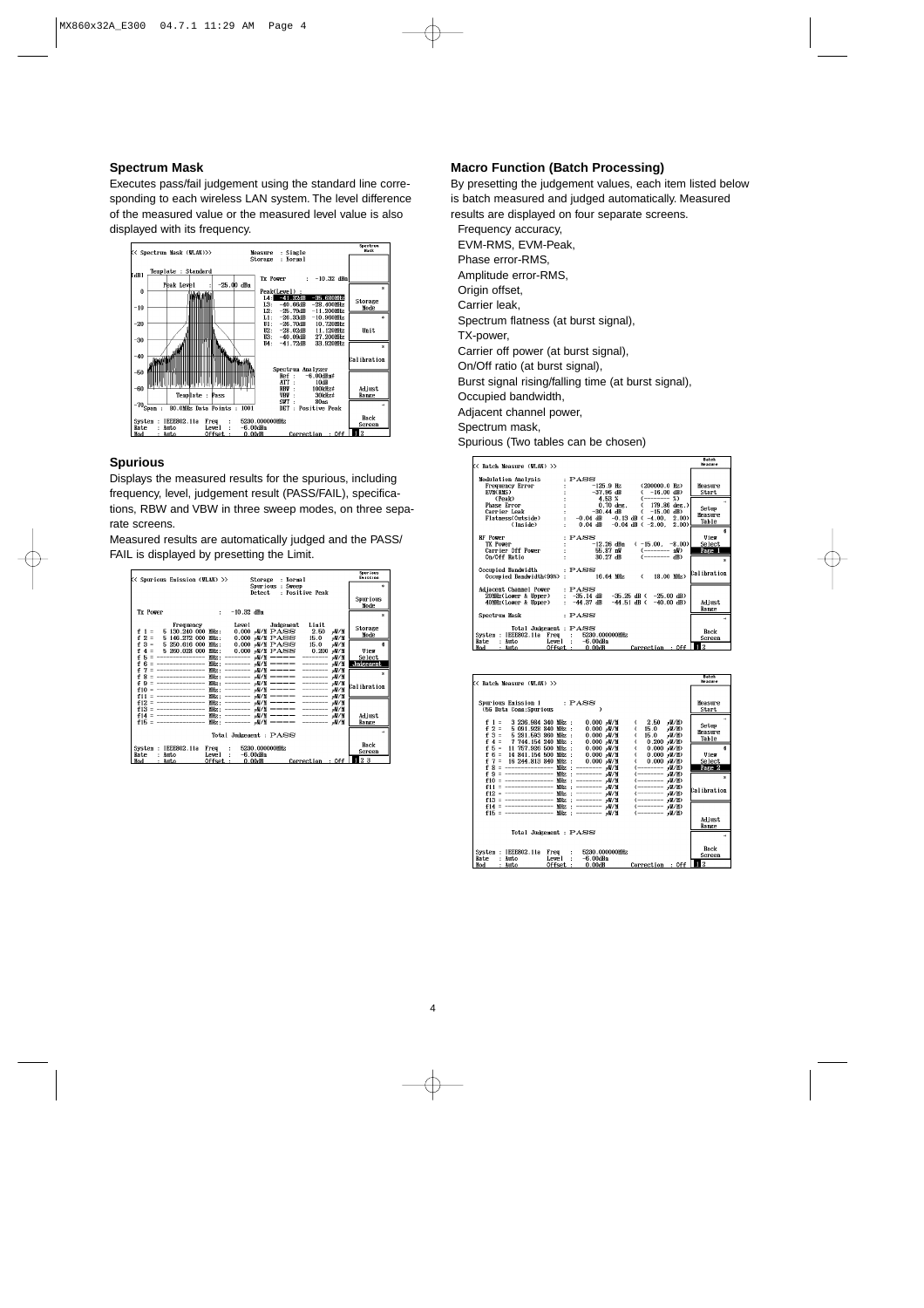# *Specifications*

Specified values are obtained after warming up the equipment for 30 minutes at a constant ambient temperature and then performing calibration.

Guaranteed specifications after Adjust Range and Level Calibration keys pressed.

Pre-amp On can be set when MS8608A-08 and MS8609A-08 are installed in the main frame.

# **• IEEE802.11a, IEEE802.11g (ERP-OFDM, DSSS-OFDM), HiSWANa(**∗**1), HiperLAN2(**∗**2) 1/3**

| Model                  |                                           | MX860832A                                                                                                                                                                                                                                                                                        | MX860932A                                                                                 |  |
|------------------------|-------------------------------------------|--------------------------------------------------------------------------------------------------------------------------------------------------------------------------------------------------------------------------------------------------------------------------------------------------|-------------------------------------------------------------------------------------------|--|
| Modulation type        |                                           | OFDM-64QAM, OFDM-16QAM, OFDM-QPSK, OFDM-BPSK                                                                                                                                                                                                                                                     |                                                                                           |  |
| Data rate              |                                           | [IEEE802.11a, IEEE802.11g (ERP-OFDM, DSSS-OFDM) ]:<br>54, 48, 36, 24, 18, 12, 9, 6 Mbps, Auto (at burst signal only)<br>[HiSWANa] 54, 36, 27, 18, 12, 9, 6 Mbps, Auto (at burst signal only)<br>[HiperLAN2] 54, 36, 27, 18, 12, 9, 6 Mbps                                                        |                                                                                           |  |
|                        | Measurement items                         | Frequency (carrier frequency, carrier frequency error), Modulation characteristic (EVM-RMS, EVM-Peak, phase<br>error-RMS), OFDM-spectrum (carrier leak, spectrum flatness)                                                                                                                       |                                                                                           |  |
|                        | Frequency range                           | [IEEE802.11a, HiSWANa, HiperLAN2]: 100 MHz to 6 GHz, 100 MHz to 3 GHz (pre-amp On)<br>[IEEE802.11g (ERP-OFDM, DSSS-OFDM)]: 100 MHz to 3 GHz                                                                                                                                                      |                                                                                           |  |
|                        | Measurement<br>frequency intake range     | [IEEE802.11a, HiSWANa, HiperLAN2] Temperature: +18° to +35 °C,<br>setting frequency: ±120 kHz (3 to 6 GHz), ±80 kHz (100 MHz to 3 GHz)<br>[IEEE802.11g (ERP-OFDM, DSSS-OFDM)] Temperature: +18° to +35 °C,<br>setting frequency: ±80 kHz                                                         |                                                                                           |  |
|                        | Measurement<br>level range                | High Input: $-6$ to $+38$ dBm, $-26$ to $+38$ dBm (pre-amp On)<br>Low Input: $-26$ to $+18$ dBm, $-46$ to $+18$ dBm (pre-amp On)                                                                                                                                                                 | $-26$ to $+18$ dBm, $-26$ to $+26$ dBm (With Opt. 32),<br>$-46$ to $+18$ dBm (pre-amp On) |  |
| Modulation<br>analysis | Carrier frequency<br>accuracy             | [IEEE802.11a, HiSWANa, HiperLAN2]: Frequency: 4.9 to 6 GHz<br>[IEEE802.11g (ERP-OFDM, DSSS-OFDM)]: Frequency: 2.4 to 2.5 GHz<br>Input level: -10 dBm, (MS8608A: Low Input) Averaging 30 times, Temperature: +18° to +35 °C,<br>$\pm$ (reference frequency accuracy x setting frequency + 500 Hz) |                                                                                           |  |
|                        | Modulation accuracy                       | [IEEE802.11a, HiSWANa, HiperLAN2]: Frequency: 4.9 to 6 GHz<br>[IEEE802.11g (ERP-OFDM, DSSS-OFDM)]: Frequency: 2.4 to 2.5 GHz<br>Input level: -10 dBm (MS8608A: Low Input), Averaging 30 times, Temperature: +18° to +35 °C<br>1.5 %rms (typ.)                                                    |                                                                                           |  |
|                        | Analysis length                           | Setting range: 1 to 1367OFDM symbol<br>Setting resolution: 1OFDM symbol<br>Setting method: Manual setting, Auto setting (at burst signal only. When "Data rate" is set to "Auto." HiperLAN2 is not<br>supported.)                                                                                |                                                                                           |  |
|                        | Analysis start position<br>(HiSWANa only) | Setting range: 1 to [1367 - ("Analysis length" setting value) + 1] OFDM symbol<br>Setting resolution: 1 OFDM symbol                                                                                                                                                                              |                                                                                           |  |
|                        | Storage mode                              | Normal: Refresh waveform/data for each measurement.<br>Average: Data display averages the result for the designated number of measurements.<br>Averaging count: 2 to 999. Waveform display is same as "Normal" mode.                                                                             |                                                                                           |  |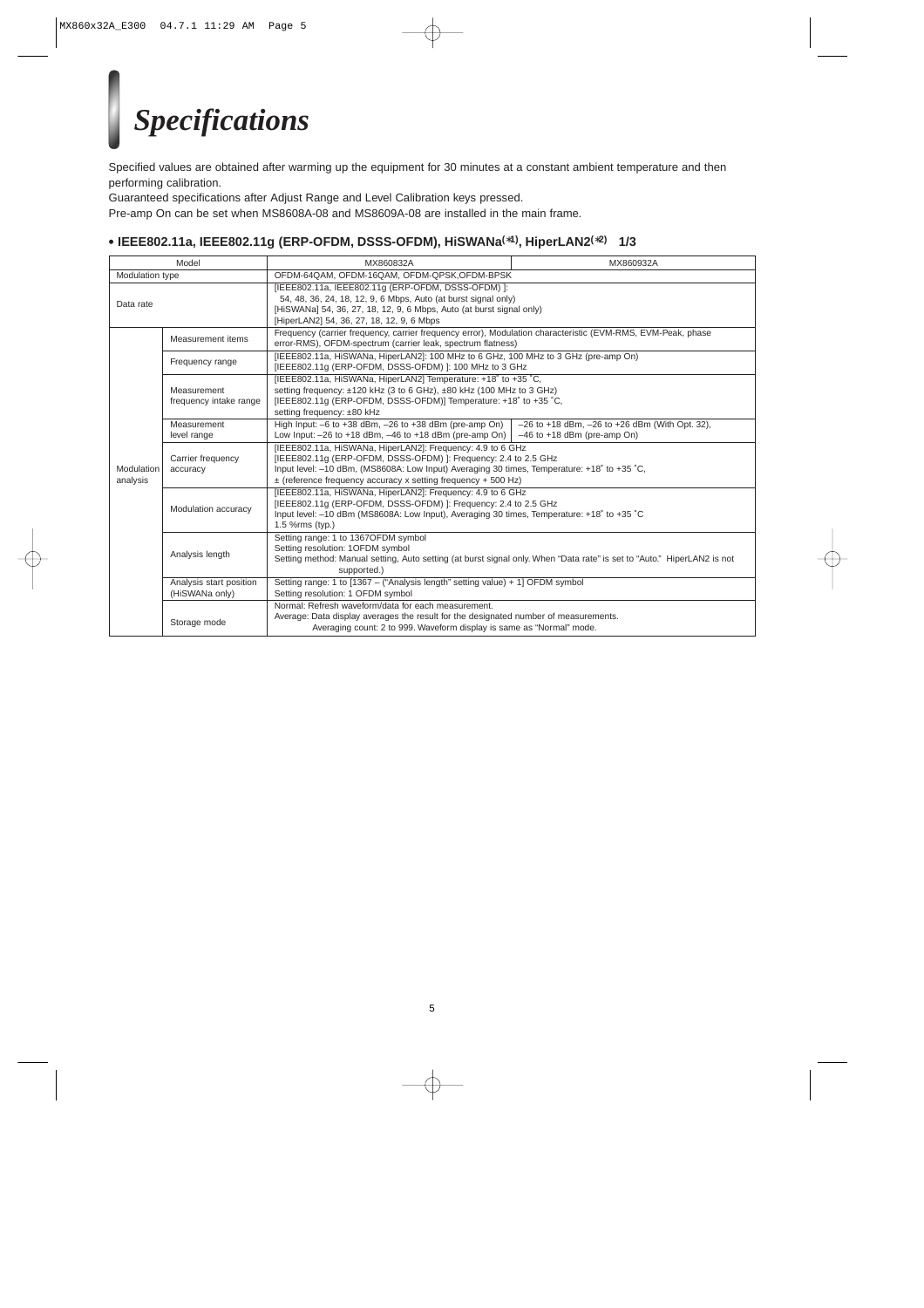# **• IEEE802.11a, IEEE802.11g (ERP-OFDM, DSSS-OFDM), HiSWANa(**∗**1), HiperLAN2(**∗**2) 2/3**

|                                         | Model                                   | MX860832A                                                                                                                                                                                                                                                                                                                                                                                                                                          | MX860932A                                                                                                                                                                                                                                                                     |  |
|-----------------------------------------|-----------------------------------------|----------------------------------------------------------------------------------------------------------------------------------------------------------------------------------------------------------------------------------------------------------------------------------------------------------------------------------------------------------------------------------------------------------------------------------------------------|-------------------------------------------------------------------------------------------------------------------------------------------------------------------------------------------------------------------------------------------------------------------------------|--|
|                                         | Measurement<br>frequency range          | [IEEE802.11a, HiSWANa, HiperLAN2]: 100 MHz to 6 GHz, 100 MHz to 3 GHz (pre-amp On)<br>[IEEE802.11g (ERP-OFDM, DSSS-OFDM) ]: 100 MHz to 3 GHz                                                                                                                                                                                                                                                                                                       |                                                                                                                                                                                                                                                                               |  |
|                                         | Measurement level<br>range              | High Input: $-6$ to $+38$ dBm, $-26$ to $+38$ dBm (pre-amp On)<br>Low Input: $-26$ to $+18$ dBm, $-46$ to $+18$ dBm (pre-amp On)                                                                                                                                                                                                                                                                                                                   | $-26$ to $+18$ dBm, $-26$ to $+26$ dBm (With Opt. 32),<br>$-46$ to $+18$ dBm (pre-amp On)                                                                                                                                                                                     |  |
|                                         | Measurement items*3                     | Average power, Maximum Power, carrier off power (at burst signal), Burst on/off ratio (at burst signal)                                                                                                                                                                                                                                                                                                                                            |                                                                                                                                                                                                                                                                               |  |
| RF power                                | Burst average power<br>accuracy         | (MS8608A: Low Input)<br>[IEEE802.11a, HiSWANa, HiperLAN2]<br>Frequency: 4.9 to 6 GHz, Input level: -18 to 0 dBm, Averaging 30 times<br>$\leq \pm 2.7$ dB<br>[IEEE802.11g (ERP-OFDM, DSSS-OFDM)]<br>Frequency: 2.4 to 2.5 GHz, Input level: -18 to 0 dBm, -38 to 0 dBm (pre-amp On), Averaging 30 times<br>$\leq \pm 1.7$ dB,<br>$\leq \pm 2.0$ dB (pre-amp On)                                                                                     |                                                                                                                                                                                                                                                                               |  |
|                                         | Burst rising detection<br>method        | Selects from (1) and (2).<br>(1) The rising edge is detected from change of a signal level.<br>(2) The rising edge is detected from a preamble signal. (Preamble Search)                                                                                                                                                                                                                                                                           |                                                                                                                                                                                                                                                                               |  |
|                                         | Burst signal length<br>detection method | Selects from (1) and (2).<br>(1) Input data length<br>(2) The falling edge is detected from change of a signal level. (Ramp-down Detection)                                                                                                                                                                                                                                                                                                        |                                                                                                                                                                                                                                                                               |  |
|                                         | Analysis length                         | Setting range: 1 to 1367 OFDM symbol (DSSS-OFDM: 1 to 1300 OFDM symbol)<br>Setting resolution: 1 OFDM symbol<br>Setting method: Manual setting, Auto setting (at burst signal only.)                                                                                                                                                                                                                                                               |                                                                                                                                                                                                                                                                               |  |
|                                         | Storage mode                            | Normal: Refresh waveform/data for each measurement.                                                                                                                                                                                                                                                                                                                                                                                                | Average: Data display averages the result for the designated number of measurements.<br>Averaging count: 2 to 999. Waveform display is same as "Normal" mode.<br>Overwrite: Waveform is overwritten without erasing previous waveform. Data display is same as "Normal" mode. |  |
|                                         | Frequency range                         | [IEEE802.11a, HiSWANa, HiperLAN2]: 100 MHz to 6 GHz, 100 MHz to 3 GHz (pre-amp On)<br>[IEEE802.11g (ERP-OFDM, DSSS-OFDM) ]: 100 MHz to 3 GHz                                                                                                                                                                                                                                                                                                       |                                                                                                                                                                                                                                                                               |  |
| Occupied<br>frequency                   | Reference level range                   | High Input: $-6$ to $+38$ dBm, $-26$ to $+38$ dBm (pre-amp On)<br>$-26$ to $+18$ dBm, $-26$ to $+26$ dBm (With Opt. 32),<br>Low Input: $-26$ to +18 dBm, $-46$ to +18 dBm (pre-amp On) $-46$ to +18 dBm (pre-amp On)                                                                                                                                                                                                                               |                                                                                                                                                                                                                                                                               |  |
| bandwidth                               | Measurement method                      | BW (99%): 99% of the total radiation power is defined as the contained frequency width.                                                                                                                                                                                                                                                                                                                                                            |                                                                                                                                                                                                                                                                               |  |
|                                         | Storage mode                            | Normal: Displays the measured result value and waveform after every measurement.<br>Average: Displays the measured result value averaged for the designated number of measurements.<br>Averaging count: 2 to 999. Waveform display is same as "Normal" mode.                                                                                                                                                                                       |                                                                                                                                                                                                                                                                               |  |
|                                         | Target system                           | IEEE802.11a, HiSWANa, HiperLAN2                                                                                                                                                                                                                                                                                                                                                                                                                    |                                                                                                                                                                                                                                                                               |  |
|                                         | Frequency range                         | 100 MHz to 6 GHz, 100 MHz to 3 GHz (pre-amp On)                                                                                                                                                                                                                                                                                                                                                                                                    |                                                                                                                                                                                                                                                                               |  |
|                                         | Reference level range                   | High Input: $+4$ to $+38$ dBm, $-16$ to $+38$ dBm (pre-amp On)<br>Low Input: $-16$ to $+18$ dBm, $-36$ to $+18$ dBm (pre-amp On)                                                                                                                                                                                                                                                                                                                   | $-16$ to $+18$ dBm, $-16$ to $+26$ dBm (With Opt. 32),<br>$-36$ to $+18$ dBm (pre-amp On)                                                                                                                                                                                     |  |
| Adjacent<br>channel<br>leakage<br>power | Measurement method                      | Sweep method (All):<br>After measuring the signal range including upper/lower second adjacent channels at a time with the sweep type spec-<br>trum analyzer performs calculation of adjacent/second adjacent channels and displays the result.<br>Sweep method (Separate):<br>After measuring adjacent channel and the channel next to the adjacent channel with the sweep type spectrum analyzer<br>performs calculation and displays the result. |                                                                                                                                                                                                                                                                               |  |
|                                         | Storage mode                            | Normal: Refresh waveform/data for each measurement.<br>Average: Displays the measured result value averaged for the designated number of measurements.<br>Averaging count: 2 to 999. Waveform display is same as "Normal" mode.                                                                                                                                                                                                                    |                                                                                                                                                                                                                                                                               |  |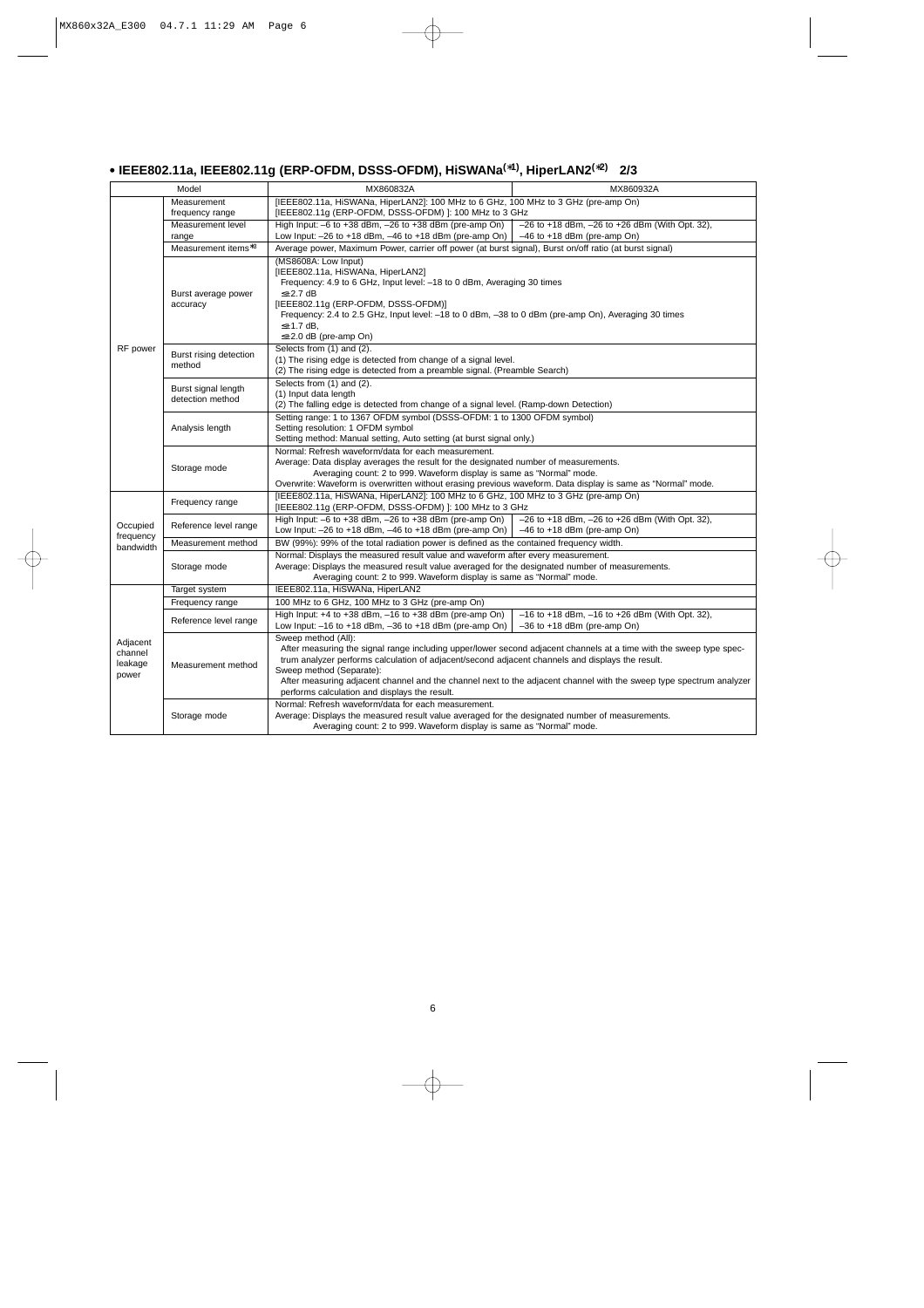# **• IEEE802.11a, IEEE802.11g (ERP-OFDM, DSSS-OFDM), HiSWANa(**∗**1), HiperLAN2(**∗**2) 3/3**

|                                  | Model                 | MX860832A                                                                                                                                                                                                                                                                                                                                                                                                                                                                                                                                                                                                                                                                                                                                                                                                        | MX860932A                                                                                                           |  |  |
|----------------------------------|-----------------------|------------------------------------------------------------------------------------------------------------------------------------------------------------------------------------------------------------------------------------------------------------------------------------------------------------------------------------------------------------------------------------------------------------------------------------------------------------------------------------------------------------------------------------------------------------------------------------------------------------------------------------------------------------------------------------------------------------------------------------------------------------------------------------------------------------------|---------------------------------------------------------------------------------------------------------------------|--|--|
|                                  | Frequency range       | [IEEE802.11a, HiSWANa, HiperLAN2]: 100 MHz to 6 GHz, 100 MHz to 3 GHz (pre-amp On)<br>[IEEE802.11g (ERP-OFDM, DSSS-OFDM)]: 100 MHz to 3 GHz                                                                                                                                                                                                                                                                                                                                                                                                                                                                                                                                                                                                                                                                      |                                                                                                                     |  |  |
|                                  | Reference level range | High Input: $+4$ to $+38$ dBm, $-16$ to $+38$ dBm (pre-amp On)<br>Low Input: $-16$ to $+18$ dBm, $-36$ to $+18$ dBm (pre-amp On)                                                                                                                                                                                                                                                                                                                                                                                                                                                                                                                                                                                                                                                                                 | $-16$ to +18 dBm, 0 to +26 dBm (With Opt. 32),<br>$-36$ to $+18$ dBm (pre-amp On)                                   |  |  |
| Spectrum<br>mask                 | Template              | 19.7.2. Arbitrary spectrum mask is also available.                                                                                                                                                                                                                                                                                                                                                                                                                                                                                                                                                                                                                                                                                                                                                               | Corresponds to the spectrum mask defined in IEEE std 802.11a-1999 17.3.9.2 and IEEE std 802.11q-2003 19.5.4/        |  |  |
|                                  | Storage mode          | Normal: Refresh waveform/data for each measurement.<br>Average: Displays the measured result value averaged for the designated number of measurements.<br>Averaging count: 2 to 999. Waveform display is same as "Normal" mode.                                                                                                                                                                                                                                                                                                                                                                                                                                                                                                                                                                                  |                                                                                                                     |  |  |
|                                  | Frequency range       | 9 kHz to 7.8 GHz                                                                                                                                                                                                                                                                                                                                                                                                                                                                                                                                                                                                                                                                                                                                                                                                 | 9 kHz to 13.2 GHz                                                                                                   |  |  |
|                                  | Reference level range | High Input: +14 to +38 dBm<br>Low Input: $-6$ to $+18$ dBm                                                                                                                                                                                                                                                                                                                                                                                                                                                                                                                                                                                                                                                                                                                                                       | $-6$ to $+18$ dBm,<br>0 to $+26$ dBm (With Opt. 32)                                                                 |  |  |
| Spurious                         | Measurement method    | Sweep method:<br>Detects and displays the peak value after sweeping the designated frequency range with the spectrum analyzer.<br>Calculates and displays the ratio to the transmitted power value (power ratio). Detection mode is Positive Peak.<br>Spot method:<br>Displays the average value after measuring the designated frequency in time domain of the spectrum analyzer.<br>Calculates and displays the ratio to the transmitted power value (power ratio). Detection mode is Sample.<br>Search method:<br>Measures the frequency in time domain and displays the average value after sweeping the designated frequency range<br>with the spectrum analyzer and detecting the peak value. Calculates and displays the ratio to the transmitted power<br>value (power ratio). Detection mode is Sample. |                                                                                                                     |  |  |
|                                  | Storage mode          | Normal: Refresh waveform/data for each measurement.<br>Average: Displays the measured result value averaged for the designated number of measurements.<br>Averaging count: 2 to 999. Waveform display is same as "Normal" mode.                                                                                                                                                                                                                                                                                                                                                                                                                                                                                                                                                                                  |                                                                                                                     |  |  |
| <b>Batch</b><br>measure-<br>ment | Measurement items     | Frequency accuracy, EVM-RMS, EVM-Peak, Phase error-RMS, Carrier leak, Spectrum flatness (at burst signal),<br>TX-power, Carrier off power (at burst signal), On/Off ratio (at burst signal), Occupied frequency bandwidth, Adjacent<br>channel leakage power, Spectrum mask, Spurious (Two tables can be chosen)<br>* "Adjacent channel leakage power" can be measured complying with "IEEE802.11a, HiSWANa, HiperLAN2."                                                                                                                                                                                                                                                                                                                                                                                         |                                                                                                                     |  |  |
|                                  | Judgement             | measurement item.                                                                                                                                                                                                                                                                                                                                                                                                                                                                                                                                                                                                                                                                                                                                                                                                | According to the judgment value set per measurement item, PASS or FAIL judgment is automatically performed for each |  |  |

∗1: HiSWANa cannot carry out the following measurement.

1) Measurement for every MAC frame

2) Measurement of a signal whose cyclic prefix duration is not 800 ns

3) Measurement of a continuous signal whose modulation type is not constant.

∗2: HiperLAN2 cannot carry out the following measurement.

1) The same measurement as '∗1'.

2) Measurement of a burst signal whose modulation type on payload is not constant.

3) Measurement of power time mask.

∗3: When burst interval is 20 µs or less, the Wireless LAN software cannot measure the following item rightly:

1) Carrier off power, 2) On/Off ratio.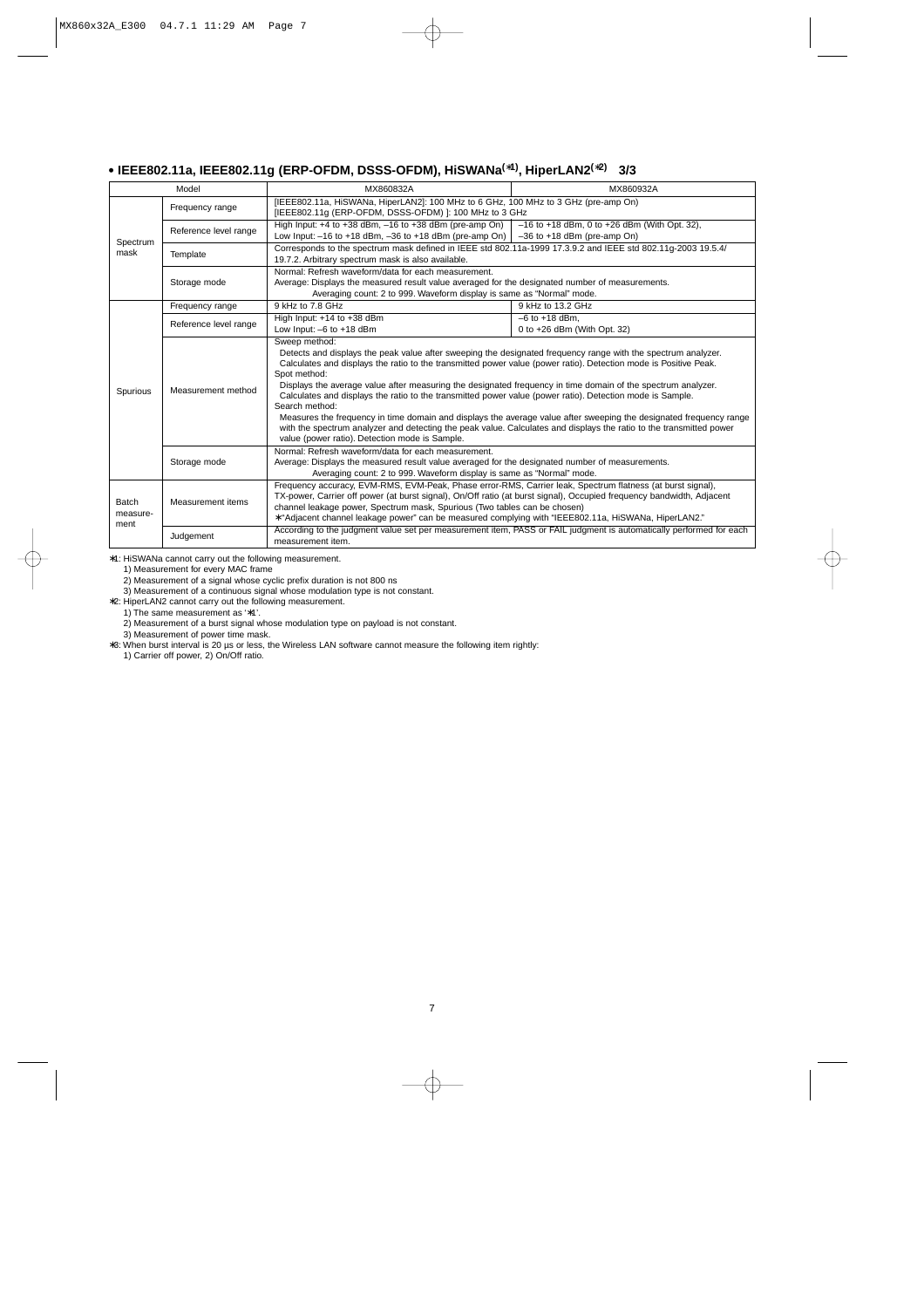# **• IEEE802.11b, IEEE802.11g (ERP-DSSS/CCK) 1/2**

| Model                              |                                         | MX860832A                                                                                                                                                                                                                                                                                                                                       | MX860932A                                                                                                              |  |
|------------------------------------|-----------------------------------------|-------------------------------------------------------------------------------------------------------------------------------------------------------------------------------------------------------------------------------------------------------------------------------------------------------------------------------------------------|------------------------------------------------------------------------------------------------------------------------|--|
| Modulation type                    |                                         | CCK, DQPSK, DBPSK                                                                                                                                                                                                                                                                                                                               |                                                                                                                        |  |
| Data rate                          |                                         | 11, 5.5, 2, 1 Mbps, Auto (automatic recognition at burst signal only)                                                                                                                                                                                                                                                                           |                                                                                                                        |  |
| Filter                             |                                         | No Filter<br>Gaussian $BT = 0.3$ to 1.0 (setting resolution: 0.1)<br>Rectangular<br>Root Raised Cosine $\alpha = 0.30$ to 1.00 (setting resolution: 0.01)                                                                                                                                                                                       |                                                                                                                        |  |
|                                    | Measurement items                       | Frequency (Carrier frequency, Carrier frequency error), Modulation Characteristic (EVM-RMS, EVM-Peak, Phase<br>error-RMS, Amplitude error-RMS, Origin offset)                                                                                                                                                                                   |                                                                                                                        |  |
|                                    | Frequency range                         | 100 MHz to 3 GHz                                                                                                                                                                                                                                                                                                                                |                                                                                                                        |  |
|                                    | Measurement<br>frequency intake range   | Temperature: +18° to +35 °C, setting frequency ±80 kHz                                                                                                                                                                                                                                                                                          |                                                                                                                        |  |
|                                    | Reference level range                   | High Input: $-6$ to $+38$ dBm, $-26$ to $+38$ dBm (pre-amp On)<br>Low Input: $-26$ to $+18$ dBm, $-46$ to $+18$ dBm (pre-amp On)                                                                                                                                                                                                                | $-26$ to $+18$ dBm, $-26$ to $+26$ dBm (With Opt. 32),<br>$-46$ to $+18$ dBm(pre-amp On)                               |  |
| Modulation<br>analysis             | Carrier frequency<br>accuracy           | $\pm$ (reference frequency accuracy x setting frequency + 200 Hz)                                                                                                                                                                                                                                                                               | Frequency: 2.4 to 2.5 GHz, Input level: -10 dBm (MS8608A: Low Input), Averaging: 30 times, Temperature: +18° to +35 °C |  |
|                                    | Modulation accuracy                     | Frequency: 2.4 to 2.5 GHz, Input level: -10 dBm (MS8608A: Low Input), Averaging: 30 times, Temperature: +18° to +35 °C<br>2.3 %rms (typ.)                                                                                                                                                                                                       |                                                                                                                        |  |
|                                    | Analysis length                         | Setting range: 256 to 4096 chip<br>Setting resolution: 1 chip<br>Setting method: Manual setting, Auto setting (at burst signal only. When "Data rate" is set to "Auto.")                                                                                                                                                                        |                                                                                                                        |  |
|                                    | Storage mode                            | Normal: Refresh waveform/data for each measurement.<br>Average: Displays the measured result value averaged for the designated number of measurements.<br>Averaging count: 2 to 999. Waveform display is same as "Normal" mode.                                                                                                                 |                                                                                                                        |  |
|                                    | Frequency range                         | 100 MHz to 3 GHz                                                                                                                                                                                                                                                                                                                                |                                                                                                                        |  |
|                                    | Measurement level<br>range              | High Input: $-6$ to $+38$ dBm, $-26$ to $+38$ dBm (pre-amp On)<br>Low Input: $-26$ to $+18$ dBm, $-46$ to $+18$ dBm (pre-amp On)                                                                                                                                                                                                                | $-26$ to $+18$ dBm, $-26$ to $+26$ dBm (With Opt. 32),<br>$-46$ to $+18$ dBm(pre-amp On)                               |  |
|                                    | Measurement items*1                     | Average power, Maximum Power, carrier off power (at burst signal), burst on/off ratio (at burst signal), burst rising/falling<br>time (at burst signal)                                                                                                                                                                                         |                                                                                                                        |  |
|                                    | Burst average power<br>accuracy         | (MS8608A: Low input)<br>Frequency: 2.4 to 2.5 GHz, Averaging 30 times<br>$\leq \pm 1.7$ dB (Input level: -18 to 0 dBm),<br>≤±2.0 dB (Input level: -38 to 0 dBm, pre-amp On)                                                                                                                                                                     |                                                                                                                        |  |
| RF power                           | Burst rising detection<br>method        | Selects from (1) and (2).<br>(1) The rising edge is detected from change of a signal level.<br>(2) The rising edge is detected from a preamble signal. (Preamble Search)                                                                                                                                                                        |                                                                                                                        |  |
|                                    | Burst signal length<br>detection method | Selects from (1) and (2).<br>(1) Input data length<br>(2) The falling edge is detected from change of a signal level. (Ramp-down Detection)                                                                                                                                                                                                     |                                                                                                                        |  |
|                                    | Analysis length                         | Setting range: 256 to 4096 chip<br>Setting resolution: 1 chip<br>Setting method: Manual setting, Auto setting (at burst signal only.)                                                                                                                                                                                                           |                                                                                                                        |  |
|                                    | Storage mode                            | Normal: Refresh waveform/data for each measurement.<br>Average: Displays the measured result value averaged for the designated number of measurements.<br>Averaging count: 2 to 999. Waveform display is same as "Normal" mode.<br>Overwrite: Waveform is overwritten without erasing previous waveform. Data display is same as "Normal" mode. |                                                                                                                        |  |
|                                    | Frequency range                         | 100 MHz to 3 GHz                                                                                                                                                                                                                                                                                                                                |                                                                                                                        |  |
|                                    | Reference level range                   | High Input: $-6$ to $+38$ dBm, $-26$ to $+38$ dBm (pre-amp On)<br>Low Input: $-26$ to $+18$ dBm, $-46$ to $+18$ dBm (pre-amp On)                                                                                                                                                                                                                | $-26$ to $+18$ dBm, $-26$ to $+26$ dBm (With Opt. 32),<br>$-46$ to $+18$ dBm(pre-amp On)                               |  |
| Occupied<br>frequency<br>bandwidth | Measurement method                      | BW (99%): 99% of the total radiation power is defined as the contained frequency width.<br>in TELEC's Technical Regulations Conformity Certification.                                                                                                                                                                                           | BW (90%) : Frequency bandwidth containing 90% of the total radiation power. This value is called "spreading bandwidth" |  |
|                                    | Storage mode                            | Normal: Refresh waveform/data for each measurement.<br>Average: Displays the measured result value averaged for the designated number of measurements.<br>Averaging count: 2 to 999. Waveform display is same as "Normal" mode.                                                                                                                 |                                                                                                                        |  |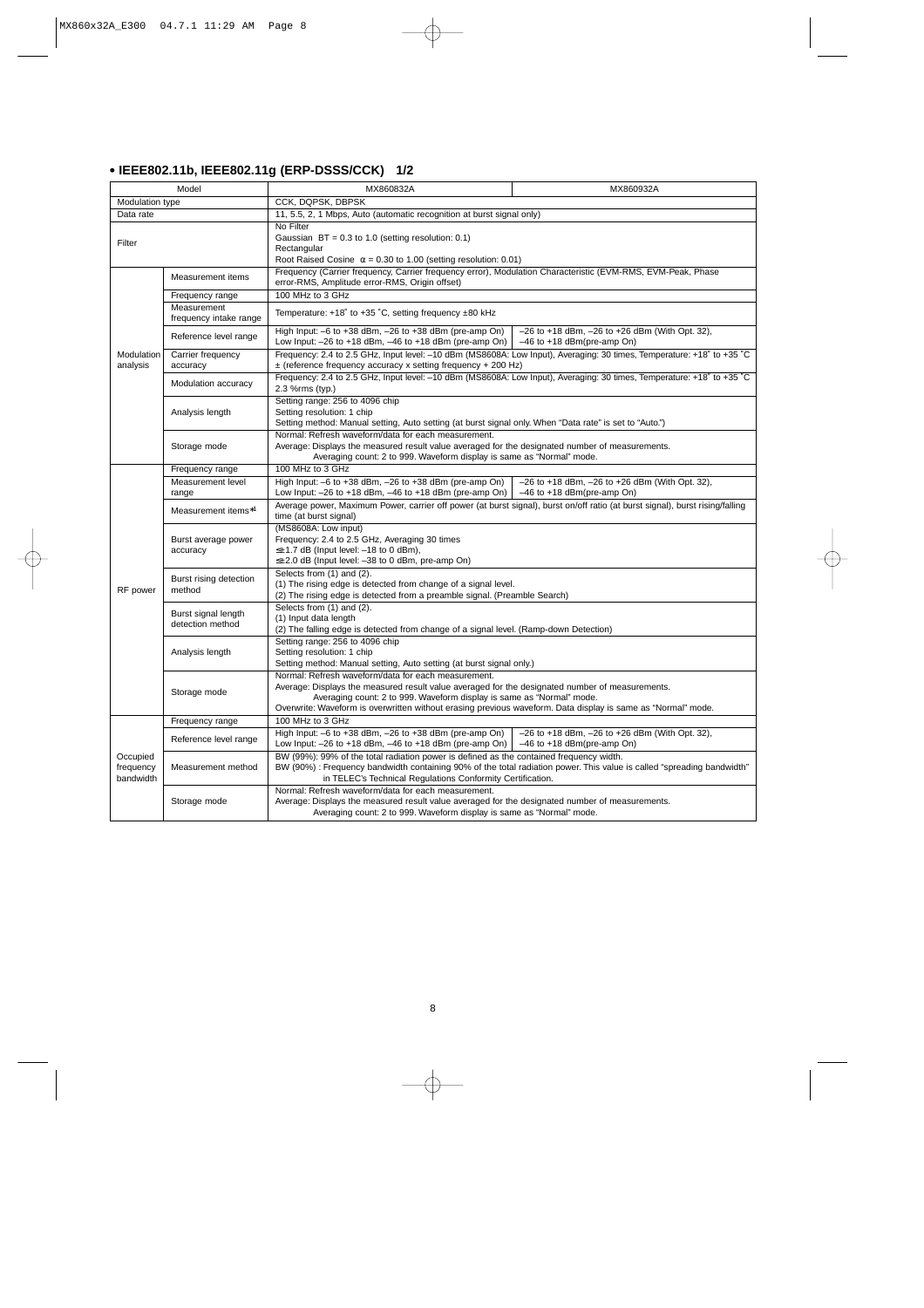# **• IEEE802.11b, IEEE802.11g (ERP-DSSS/CCK) 2/2**

| Model             |                       | MX860832A                                                                                                                                                                                                                                                                                                                                                                                                                                                                                                                                                                                                                                                                                                                                                                                                        | MX860932A                                                                                                           |  |
|-------------------|-----------------------|------------------------------------------------------------------------------------------------------------------------------------------------------------------------------------------------------------------------------------------------------------------------------------------------------------------------------------------------------------------------------------------------------------------------------------------------------------------------------------------------------------------------------------------------------------------------------------------------------------------------------------------------------------------------------------------------------------------------------------------------------------------------------------------------------------------|---------------------------------------------------------------------------------------------------------------------|--|
|                   | Frequency range       | 100 MHz to 3 GHz                                                                                                                                                                                                                                                                                                                                                                                                                                                                                                                                                                                                                                                                                                                                                                                                 |                                                                                                                     |  |
| Spectrum<br>mask  | Reference level range | High Input: +4 to +38 dBm, -16 to +38 dBm (pre-amp On)<br>Low Input: $-16$ to $+18$ dBm, $-36$ to $+18$ dBm (pre-amp On)                                                                                                                                                                                                                                                                                                                                                                                                                                                                                                                                                                                                                                                                                         | $-16$ to +18 dBm, 0 to +26 dBm (With Opt. 32),<br>$-36$ to $+18$ dBm(pre-amp On)                                    |  |
|                   | Template              | Corresponds to the spectrum mask defined in IEEE std 802.11b-1999 18.4.7.3 and IEEE std 802.11q-2003<br>19.5.4/19.7.2. Arbitrary spectrum mask is also available.                                                                                                                                                                                                                                                                                                                                                                                                                                                                                                                                                                                                                                                |                                                                                                                     |  |
|                   | Storage mode          | Normal: Refresh waveform/data for each measurement.<br>Average: Displays the measured result value averaged for the designated number of measurements.<br>Averaging count: 2 to 999. Waveform display is same as "Normal" mode.                                                                                                                                                                                                                                                                                                                                                                                                                                                                                                                                                                                  |                                                                                                                     |  |
|                   | Frequency range       | 9 kHz to 7.8 GHz                                                                                                                                                                                                                                                                                                                                                                                                                                                                                                                                                                                                                                                                                                                                                                                                 | 9 kHz to 13.2 GHz                                                                                                   |  |
|                   | Reference level range | High Input: +14 to +38 dBm<br>Low Input: $-6$ to $+18$ dBm                                                                                                                                                                                                                                                                                                                                                                                                                                                                                                                                                                                                                                                                                                                                                       | $-6$ to $+18$ dBm,<br>0 to $+26$ dBm (With Opt. 32)                                                                 |  |
| Spurious          | Measurement method    | Sweep method:<br>Detects and displays the peak value after sweeping the designated frequency range with the spectrum analyzer.<br>Calculates and displays the ratio to the transmitted power value (power ratio). Detection mode is Positive Peak.<br>Spot method:<br>Displays the average value after measuring the designated frequency in time domain of the spectrum analyzer.<br>Calculates and displays the ratio to the transmitted power value (power ratio). Detection mode is Sample.<br>Search method:<br>Measures the frequency in time domain and displays the average value after sweeping the designated frequency range<br>with the spectrum analyzer and detecting the peak value. Calculates and displays the ratio to the transmitted power<br>value (power ratio). Detection mode is Sample. |                                                                                                                     |  |
|                   | Storage mode          | Normal: Refresh waveform/data for each measurement.<br>Average: Displays the measured result value averaged for the designated number of measurements.<br>Averaging count: 2 to 999. Waveform display is same as "Normal" mode.                                                                                                                                                                                                                                                                                                                                                                                                                                                                                                                                                                                  |                                                                                                                     |  |
| Batch<br>measure- | Measurement items     | Frequency accuracy, EVM-RMS, EVM-Peak, Phase error-RMS, Amplitude error-RMS, Origin offset, TX-power, Carrier<br>off power (at burst signal), On/Off ratio (at burst signal), Burst signal rising/falling time (at burst signal), Occupied<br>frequency bandwidth, Spectrum mask, Spurious (Two tables can be chosen)                                                                                                                                                                                                                                                                                                                                                                                                                                                                                            |                                                                                                                     |  |
| ment              | Judgement             | measurement item.                                                                                                                                                                                                                                                                                                                                                                                                                                                                                                                                                                                                                                                                                                                                                                                                | According to the judgment value set per measurement item, PASS or FAIL judgment is automatically performed for each |  |

∗1: When burst interval is 20 µs or less, the Wireless LAN software cannot measure the following item rightly:

1) Carrier off power, 2) On/Off ratio and 3) Burst rising/falling time.

# **• Electric performance (IQ input)**

| Model                           | MX860832A                                                                                                                                     | MX860932A |  |
|---------------------------------|-----------------------------------------------------------------------------------------------------------------------------------------------|-----------|--|
| Input impedance                 | MΩ (parallel capacitance <100 pF), 50 Ω                                                                                                       |           |  |
| Balance input                   | Differential voltage: 0.1 to 1 Vp-p (input terminals)                                                                                         |           |  |
|                                 | In-phase voltage: ±2.5 V (input terminals)                                                                                                    |           |  |
| Unbalance input                 | 0.1 to 1 Vp-p (input terminals)                                                                                                               |           |  |
|                                 | DC/AC coupling Changeable                                                                                                                     |           |  |
|                                 | [IEEE802.11a, IEEE802.11g (ERP-OFDM, DSSS-OFDM), HiSWANa, HiperLAN2]                                                                          |           |  |
| Measurement items               | Modulation accuracy/frequency, RF power, Batch measurement, IQ level,                                                                         |           |  |
|                                 | [IEEE802.11b, IEEE802.11g (ERP-DSSS/CCK)]                                                                                                     |           |  |
|                                 | Modulation accuracy/frequency, RF power, Batch measurement, IQ level                                                                          |           |  |
| I/Q level measurement           | Measures input level of I and Q (rms, p-p)                                                                                                    |           |  |
| IQ phase difference measurement | When the CW signal is inputted to I and Q input terminals, measures and displays the phase difference between I-phase<br>and Q-phase signals. |           |  |